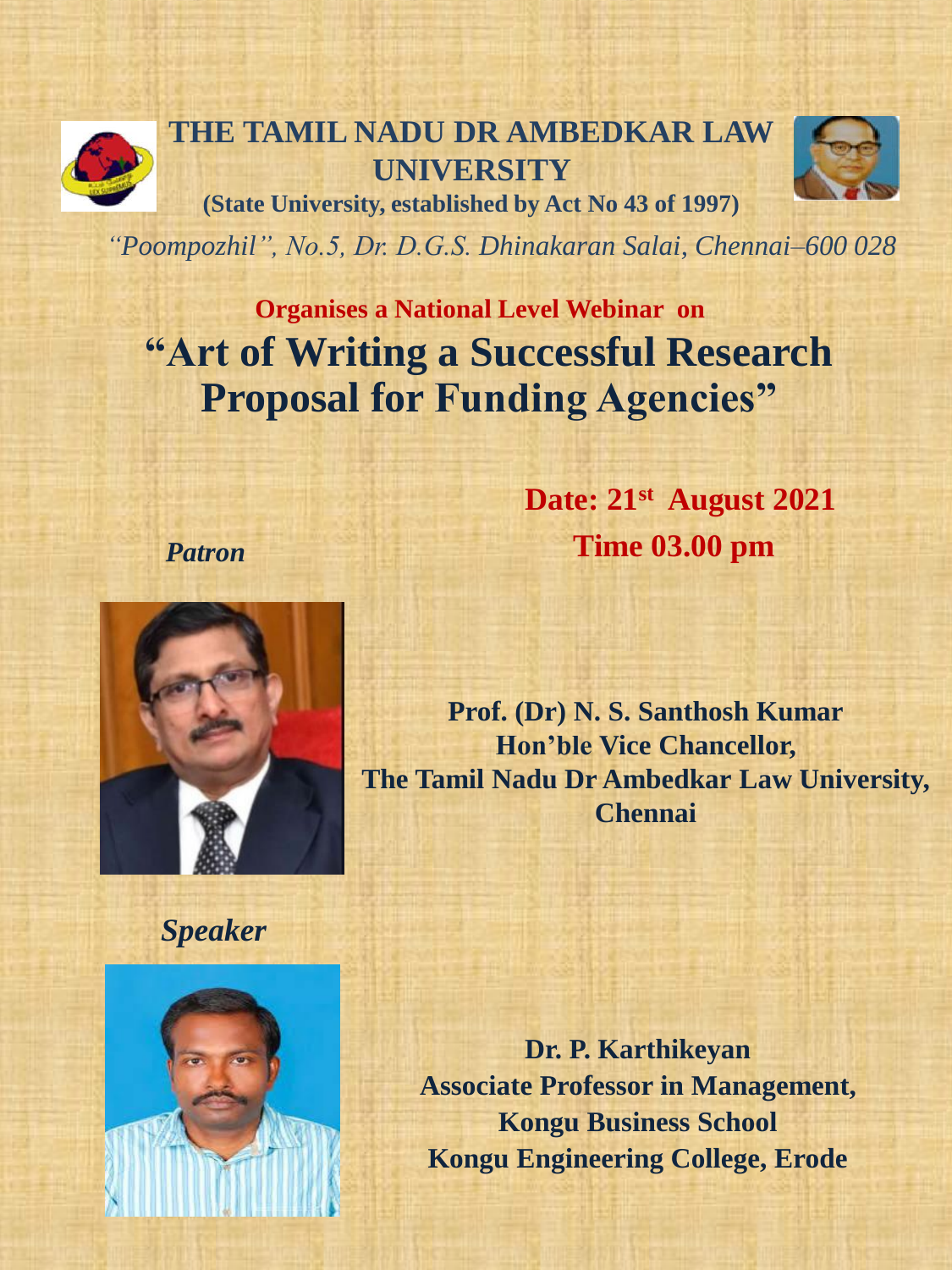# **Date : 21st August, 2021 Time : 03:00 PM**

## **"Art of Writing a Successful Research Proposal for Funding Agencies"**

| Welcome                                | Dr. D. Bhuveneswari                          |
|----------------------------------------|----------------------------------------------|
| <b>Address:</b>                        | (Director i/c U G Courses, SOEL,             |
|                                        | <b>The Tamil Nadu Dr Ambedkar Law</b>        |
|                                        | <b>University</b>                            |
| <b>Felicitation</b><br><b>Address:</b> | Prof. (Dr). V. Balaji                        |
|                                        | Registrar i/c                                |
|                                        | <b>The Tamil Nadu Dr Ambedkar Law</b>        |
|                                        | <b>University</b>                            |
|                                        | Prof. (Dr.) N. S. Santhosh Kumar             |
| <b>Presidential</b><br><b>Address</b>  | <b>Hon'ble Vice Chancellor</b>               |
|                                        | <b>The Tamil Nadu Dr Ambedkar Law</b>        |
|                                        | <b>University</b>                            |
| <b>Special Lecture</b>                 | Dr.P. Karthikeyan                            |
|                                        | <b>Associate Professor in Management,</b>    |
|                                        | <b>Kongu Business School</b>                 |
|                                        | <b>Kongu Engineering College, Erode</b>      |
| <b>Vote of Thanks:</b>                 | Dr J. M. Velmurugan                          |
|                                        | <b>Assistant Professor (SS) in Commerce,</b> |
|                                        | Dept. of Interdisciplinary Studies, SOEL,    |
|                                        | <b>The Tamil Nadu Dr Ambedkar Law</b>        |
|                                        | <b>University</b>                            |